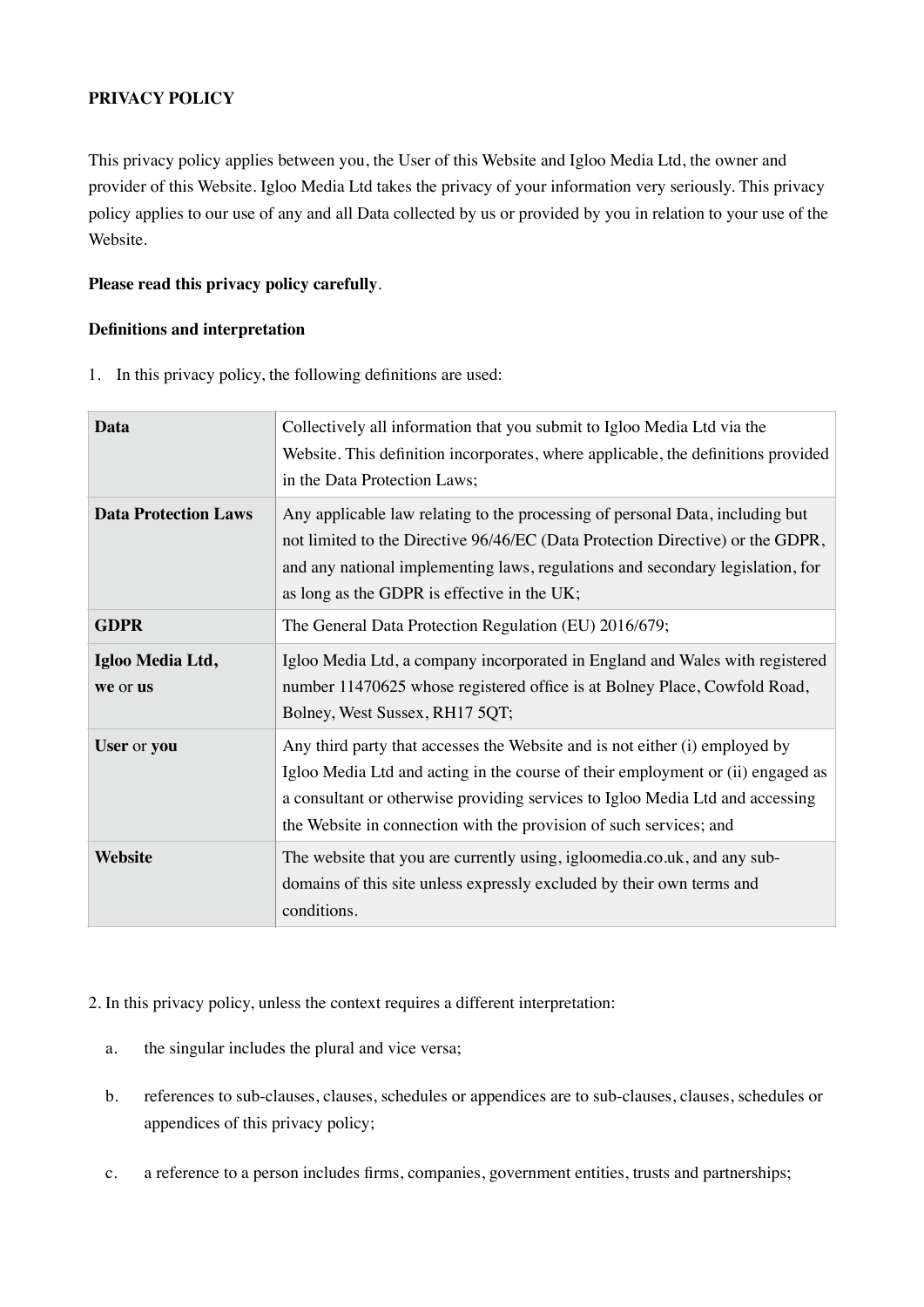- d. "including" is understood to mean "including without limitation";
- e. reference to any statutory provision includes any modification or amendment of it;
- f. the headings and sub-headings do not form part of this privacy policy.

### **Scope of this privacy policy**

- 3. This privacy policy applies only to the actions of Igloo Media Ltd and Users with respect to this Website. It does not extend to any websites that can be accessed from this Website including, but not limited to, any links we may provide to social media websites.
- 4. For purposes of the applicable Data Protection Laws, Igloo Media Ltd is the "data controller". This means that Igloo Media Ltd determines the purposes for which, and the manner in which, your Data is processed.

#### **Data collected**

- 5. We may collect the following Data, which includes personal Data, from you:
	- a. name;
	- b. date of birth;
	- c. gender;
	- d. job title;
	- e. profession;
	- f. contact Information such as email addresses and telephone numbers; in each case, in accordance with this privacy policy.

### **How we collect Data**

- 6. We collect Data in the following ways: a. data is given to us by you; and
- b. data is collected automatically.

## **Data that is given to us by you**

7. Igloo Media Ltd will collect your Data in a number of ways, for example: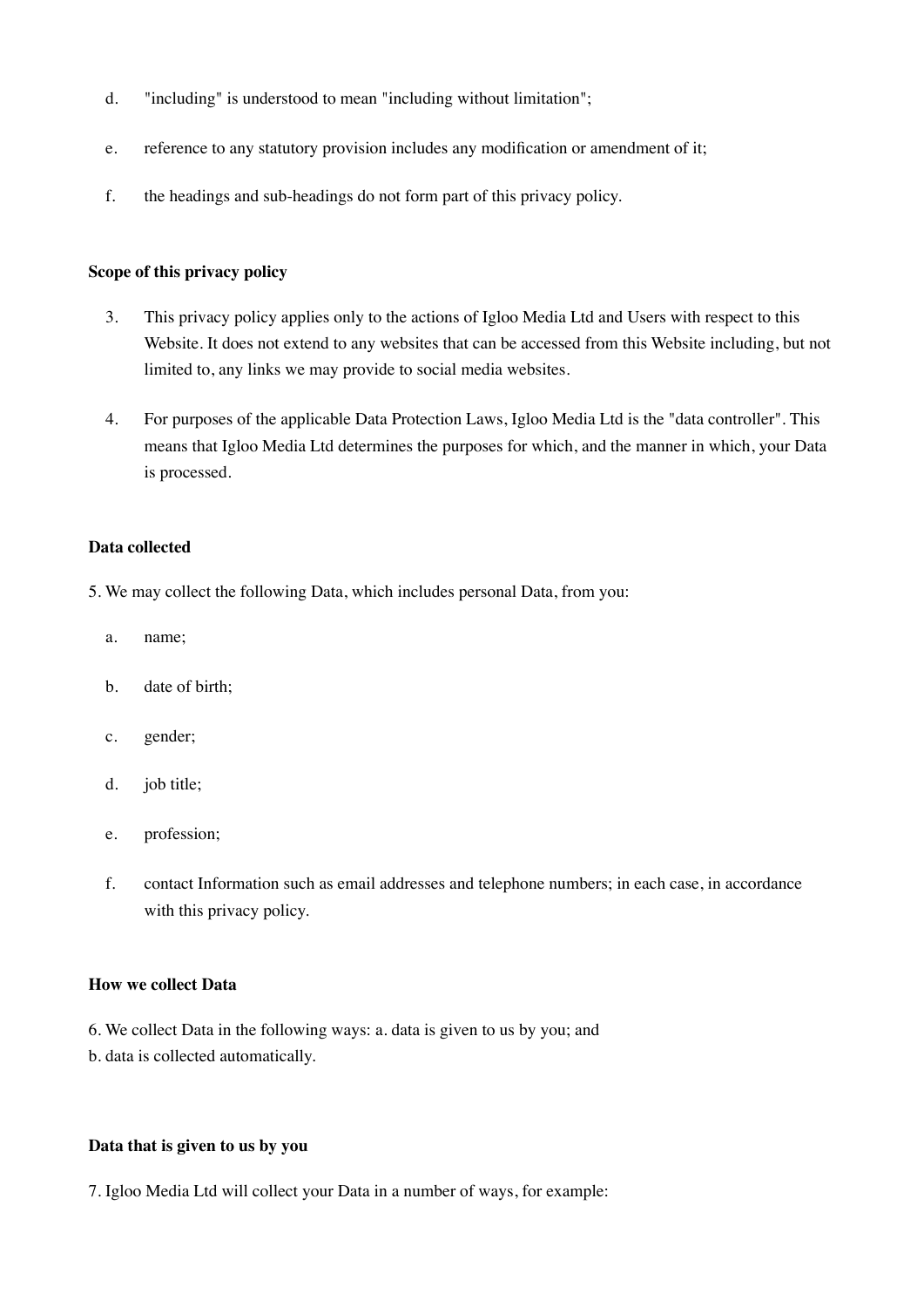- a. when you contact us through the Website, by telephone, post, e-mail or through any other means;
- b. when you make payments to us, through this Website or otherwise;
- c. when you use our services; in each case, in accordance with this privacy policy.

### **Data that is collected automatically**

8. To the extent that you access the Website, we will collect your Data automatically, for example:

a. we automatically collect some information about your visit to the Website. This information helps us to make improvements to Website content and navigation, and includes your IP address, the date, times and frequency with which you access the Website and the way you use and interact with its content

#### **Our use of Data**

9. Any or all of the above Data may be required by us from time to time in order to provide you with the best possible service and experience when using our Website. Specifically, Data may be used by us for the following reasons:

- a. internal record keeping;
- b. improvement of our products / services;

c. using the information for contact reasons throughout the production of a project;

in each case, in accordance with this privacy policy.

10. We may use your Data for the above purposes if we deem it necessary to do so for our legitimate interests. If you are not satisfied with this, you have the right to object in certain circumstances (see the section headed "Your rights" below).

#### **Who we share Data with**

11. We may share your Data with the following groups of people for the following reasons:

- a. any of our group companies or affiliates to ensure the proper administration of your website and business;
- b. our employees, agents and/or professional advisors to obtain advice from professional advisers ;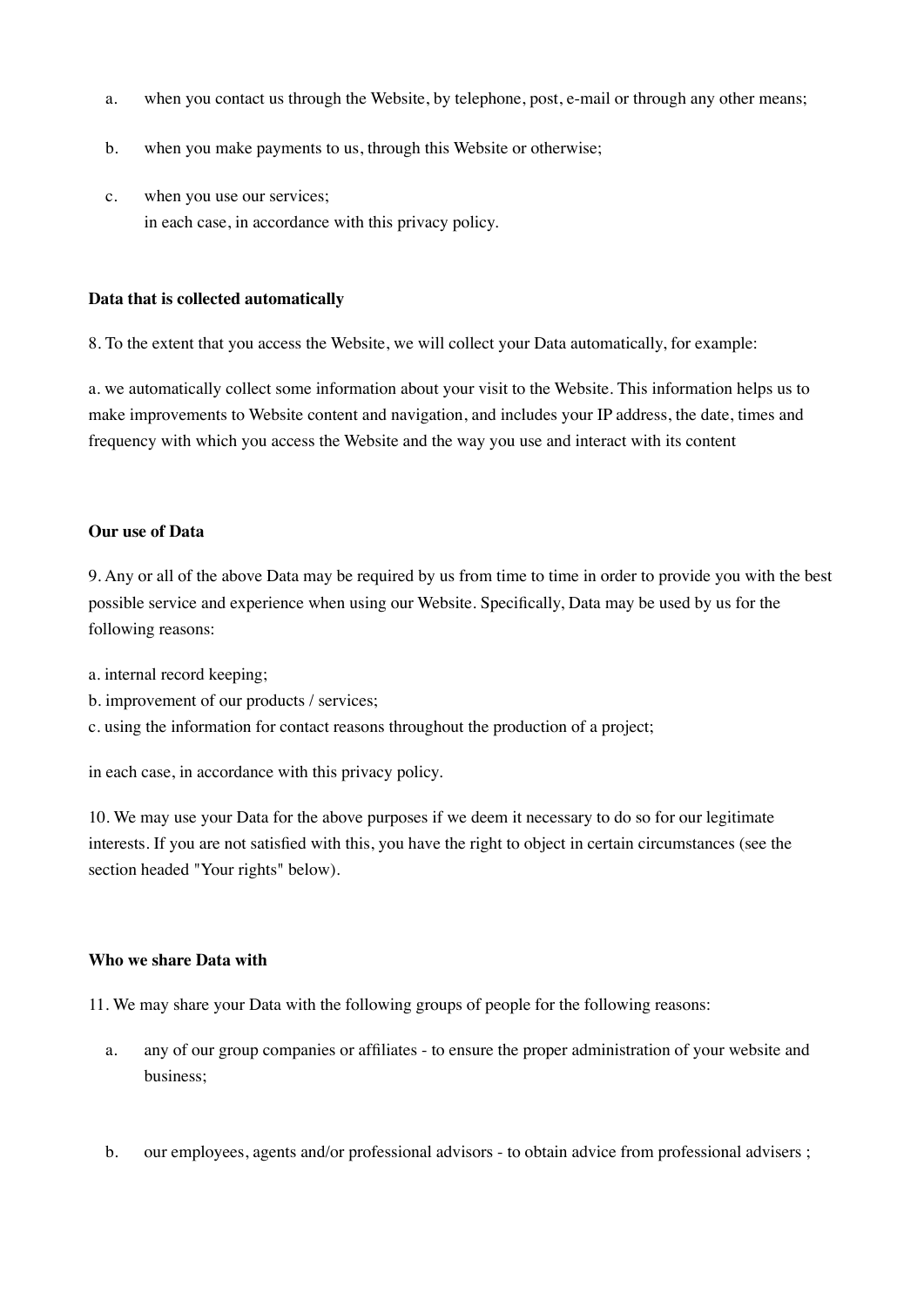c. relevant authorities - to facilitate the detection of crime or the collection of taxes or duties; in each case, in accordance with this privacy policy.

## **Keeping Data secure**

- 12. We will use technical and organisational measures to safeguard your Data
- 13. If you suspect any misuse or loss or unauthorised access to your Data, please let us know immediately by contacting us via this e-mail address: info@igloomedia.co.uk.
- 14. If you want detailed information from Get Safe Online on how to protect your information and your computers and devices against fraud, identity theft, viruses and many other online problems, please visit www.getsafeonline.org. Get Safe Online is supported by HM Government and leading businesses.

## **Data retention**

- 15. Unless a longer retention period is required or permitted by law, we will only hold your Data on our systems for the period necessary to fulfil the purposes outlined in this privacy policy or until you request that the Data be deleted.
- 16. Even if we delete your Data, it may persist on backup or archival media for legal, tax or regulatory purposes.

## **Your rights**

17. You have the following rights in relation to your Data: a.

- **a. Right to access**  the right to request (i) copies of the information we hold about you at any time, or (ii) that we modify, update or delete such information. If we provide you with access to the information we hold about you, we will not charge you for this, unless your request is "manifestly unfounded or excessive." Where we are legally permitted to do so, we may refuse your request. If we refuse your request, we will tell you the reasons why.
- **b. Right to correct**  the right to have your Data rectified if it is inaccurate or incomplete.
- **c. Right to erase**  the right to request that we delete or remove your Data from our systems.
- **d. Right to restrict our use of your Data**  the right to "block" us from using your Data or limit the way in which we can use it.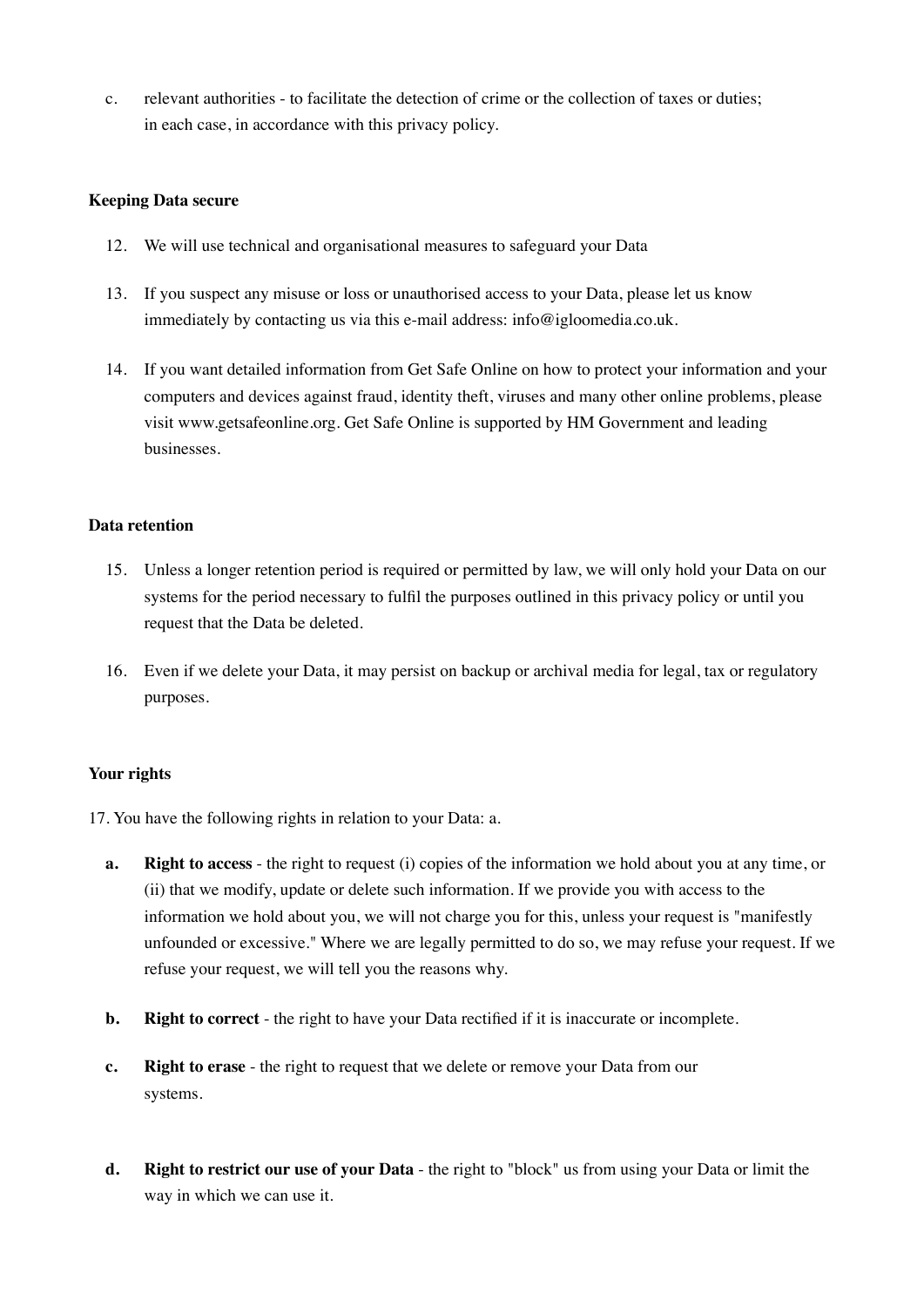- **e. Right to data portability**  the right to request that we move, copy or transfer your Data.
- **f. Right to object**  the right to object to our use of your Data including where we use it for our legitimate interests.
- 18. To make enquiries, exercise any of your rights set out above, or withdraw your consent to the processing of your Data (where consent is our legal basis for processing your Data), please contact us via this e-mail address: info@igloomedia.co.uk.
- 19. If you are not satisfied with the way a complaint you make in relation to your Data is handled by us, you may be able to refer your complaint to the relevant data protection authority. For the UK, this is the Information Commissioner's Office (ICO). The ICO's contact details can be found on their website at https://ico.org.uk/.
- 20. It is important that the Data we hold about you is accurate and current. Please keep us informed if your Data changes during the period for which we hold it.

### **Links to other websites**

21. This Website may, from time to time, provide links to other websites. We have no control over such websites and are not responsible for the content of these websites. This privacy policy does not extend to your use of such websites. You are advised to read the privacy policy or statement of other websites prior to using them.

### **Changes of business ownership and control**

- 22. Igloo Media Ltd may, from time to time, expand or reduce our business and this may involve the sale and/or the transfer of control of all or part of Igloo Media Ltd. Data provided by Users will, where it is relevant to any part of our business so transferred, be transferred along with that part and the new owner or newly controlling party will, under the terms of this privacy policy, be permitted to use the Data for the purposes for which it was originally supplied to us.
- 23. We may also disclose Data to a prospective purchaser of our business or any part of it.
- 24. In the above instances, we will take steps with the aim of ensuring your privacy is protected.

### **General**

25. You may not transfer any of your rights under this privacy policy to any other person. We may transfer our rights under this privacy policy where we reasonably believe your rights will not be